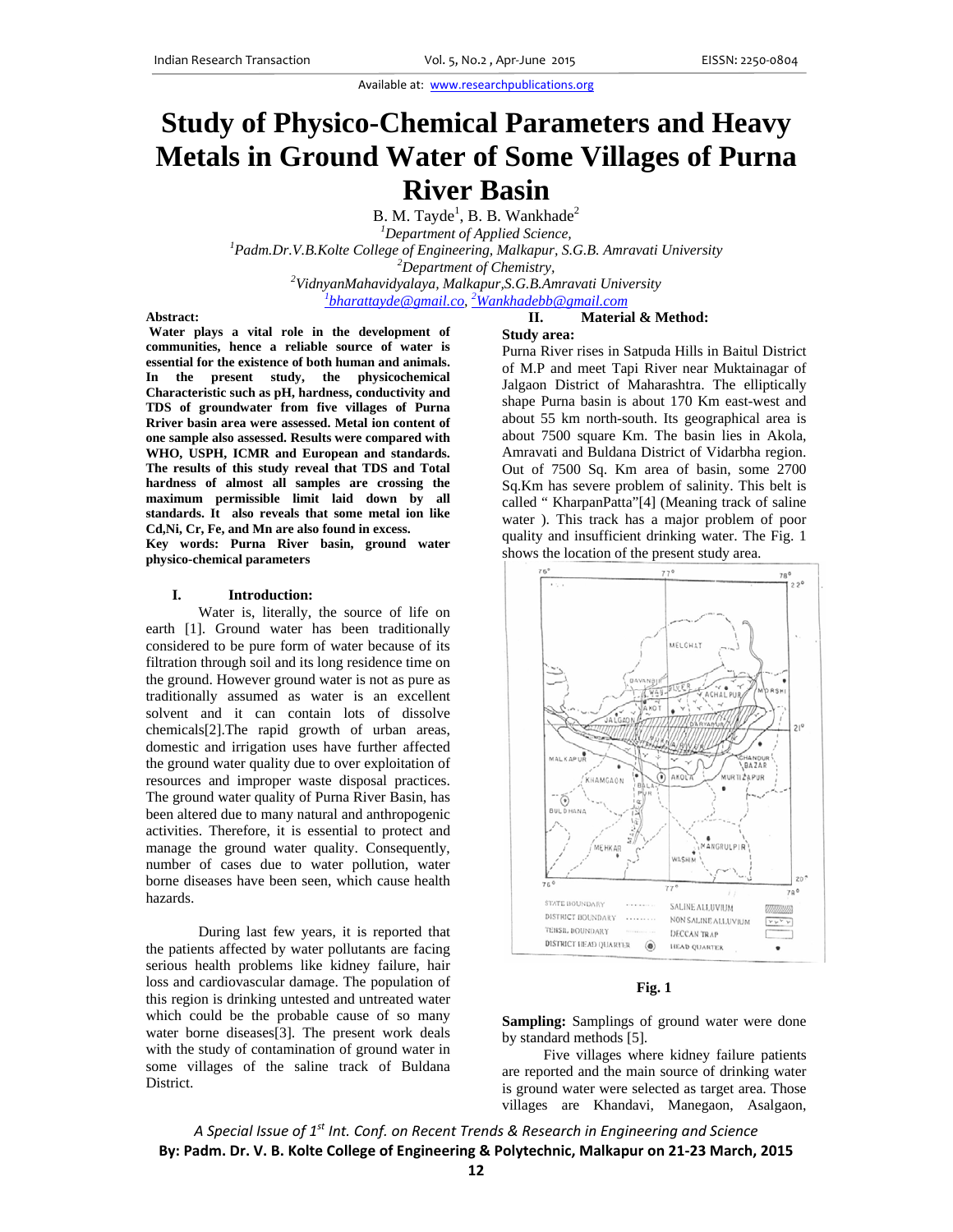#### Available at: www.researchpublications.org

Jalgaon and Pimpalgaon kale (from Jalgaontahsil of Buldana District). The parameters will be determined at research laboratory and metal ion at Central Instrumentation Cell S.G.B. Amravati University Amravati.

#### **Table 1 [Methods employed for determination of physico-chemical parameters]**

|                | Sr.<br>N <sub>0</sub> | <b>Parameters</b>               |          | <b>Methods employed</b>               |                                             |                                                |                            |  |
|----------------|-----------------------|---------------------------------|----------|---------------------------------------|---------------------------------------------|------------------------------------------------|----------------------------|--|
|                | 01                    | Ph                              |          | pH metry                              |                                             |                                                |                            |  |
|                | 02                    | Total dissolved<br>solids (TDS) |          | Evaporation                           |                                             |                                                |                            |  |
|                | 03                    | Hardness                        |          |                                       | <b>EDTA</b> titration                       |                                                |                            |  |
| Samp<br>le No. |                       | Temp<br>eratur<br>e(0C)         | pH       | Cond<br>uctom<br>etry(<br>mohs/<br>cm |                                             | Total<br>dissolve<br>d solids<br>(TDS)<br>mg/l | Har<br>dnes<br>s(pp)<br>m) |  |
| $\mathbf{1}$   |                       | 30                              | 7.2<br>0 |                                       | 1.38                                        | 900                                            | 600                        |  |
| $\overline{2}$ |                       | 26                              | 7.4<br>5 |                                       | 2.78                                        | 2020                                           | 1300                       |  |
| 3              |                       | 22                              | 7.7<br>0 |                                       | 2.33                                        | 1940                                           | 1420                       |  |
| 4              |                       | 29                              | 7.1<br>0 | 1.84                                  |                                             | 1180                                           | 660                        |  |
|                | 5                     | 30                              | 7.3<br>5 | 2.01                                  |                                             | 1320                                           | 440                        |  |
|                | 04                    | Conductivity                    |          |                                       |                                             | Conductometry                                  |                            |  |
|                | 05                    | Metal ions                      |          |                                       | Atomic Absorption<br>Spectrophotometry(AAS) |                                                |                            |  |

#### **Analysis of water ground Sample:**

The ground water sample were analysed for various parameter like TDS, Hardness, pH, conductivity and dissolve metal ion[6]. TDS was determined by weighing water sample before and after evaporation of water on hot pot on electronic balance with accuracy of  $+0.1mg$ . Hardness of water is caused by presence of Ca, Mg and other heavy metals. Hardness determination is very important as far as metal concentration concern. The total hardness of water was determined by EDTA method. pH of the solution was determined by pH meter, Equip-tronics, model no. 610.

Electrical conductivity was measure by conductivity meter, Equip-tronics, model no. 660A. The chemicals used were of AR grade. Utmost care was taken during sampling to avoid any kind of contamination. Temperature and pH were measured at the time of sampling itself. Metal ion determined by Atomic Absorption Spectrophotometry. The methods employed for determination of physicochemical parameters are given in the Table 1.

The standard limits of water quality parameters in drinking water prescribed by ISI, ICMR, Europeanand WHO are shown in the Table 2.

**Table 2** 

| Water<br><b>Parameters</b>      | <b>ISI</b>    | <b>ICMR</b>  | <b>European</b> | WHO           |
|---------------------------------|---------------|--------------|-----------------|---------------|
| pH                              | $6.5-$<br>8.5 | $6.5 - 8.5$  | $6.5 - 8.5$     | $6.5-$<br>9.2 |
| Total dissolved<br>solids (TDS) | 500-<br>2000  | 500-<br>1500 | 500             | 500           |
| Hardness                        | 600           | 300          | 500             | 500           |
| Conductivity                    |               | 300          | 400             | 300           |

*ISI (Indian Standard Institute), ICMR (Indian Council of Medical Research), WHO (World Health Organization)* 

**III. RESULTS AND DISCUSSION**  As water plays an important role in the development of communities, a reliable source of water is essential for the existence of human[7]. Physico-chemical parameter like TDS, Total hardness, electrical conductivity, metal ion content and pH are important in assessing the water quality and finding its suitability was drinking purpose [8]. The result are tabulated in Table 3 and are compared with water quality standards laid down by WHO and other agencies [9].

**Table 3: Physio-chemical parameters of ground water samples of Purna river basin** 

#### **1. pH of the collected water sample**

The lower values of pH may cause tuberculation and corrosion while the higher values may produce incrustation, sediment, deposition and difficulties in chlorination for disinfections of water[10].In the present study the pH values in all the collected water samples ranges from 7.0 to 7.5 which are all within the limit.

### **2. Temperature (0C)**

 The water temperature is an important factor which influences the chemical and bio-chemical characteristics of water body. The maximum temperature of 30 $\mathrm{^{0}C}$  was recorded and minimum of  $22 \text{ }^0C[11]$ .

## **3. Conductivity:**

Conductivity is the measure of capacity of a substance or solution to conduct electrical current through the water [12].The measured conductivity present in permissible limit.

#### **4.Total Dissolved Solids (TDS)**

The quantity of TDS is proportional tothe degree of pollution[13-14].The value of TDS in the collected water samples varies from 600 mg/L to 2020 mg/L.Which crosses the maximum permissible limits.

*A Special Issue of 1st Int. Conf. on Recent Trends & Research in Engineering and Science* **By: Padm. Dr. V. B. Kolte College of Engineering & Polytechnic, Malkapur on 21‐23 March, 2015**